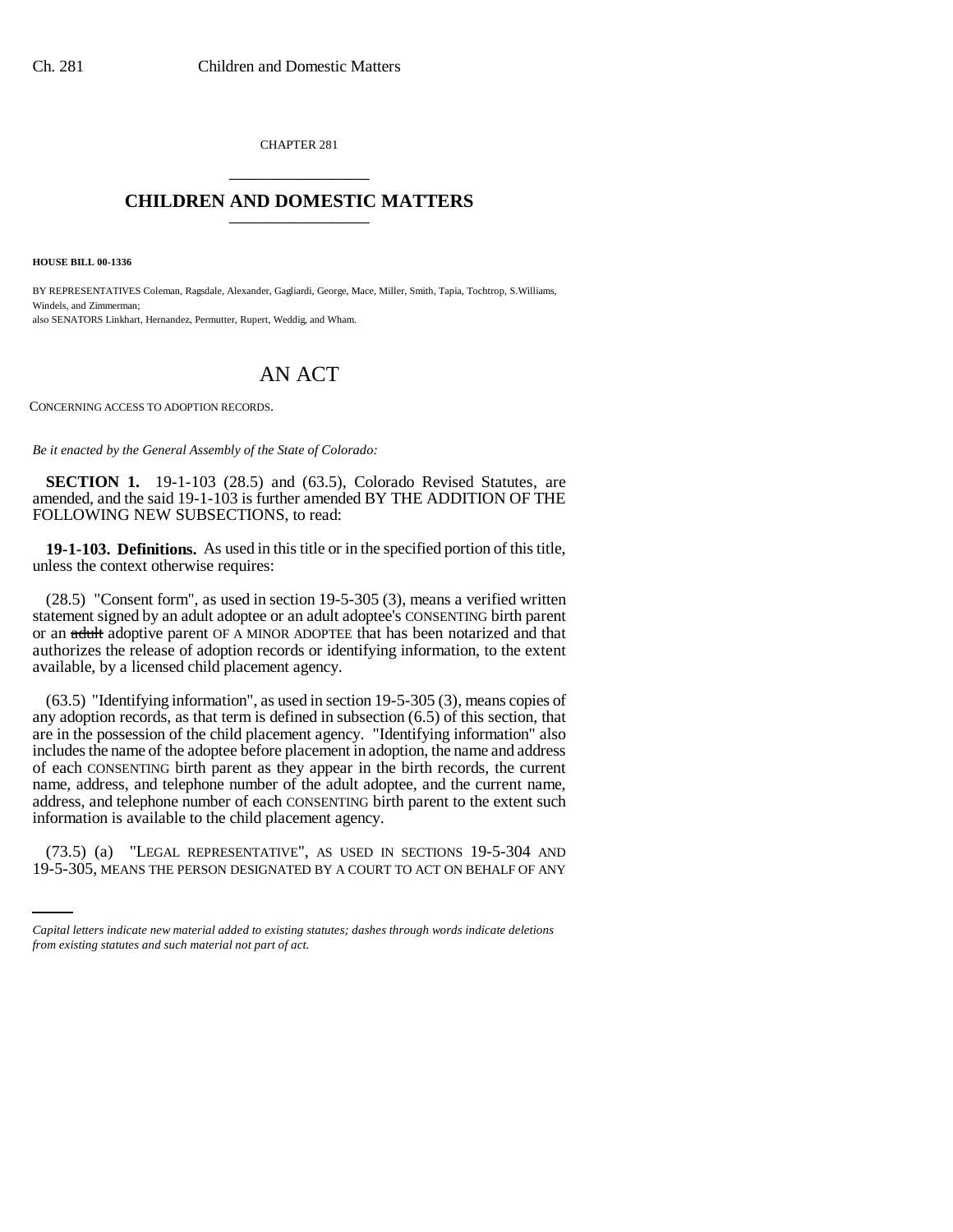PERSON DESCRIBED IN SECTION 19-5-304 (1) (b) (I) OR 19-5-305 (2).

(b) FOR PURPOSES OF THE TERM "LEGAL REPRESENTATIVE", AS USED IN SECTION 19-5-304 AND 19-5-305 AND AS DEFINED IN PARAGRAPH (a) OF THIS SUBSECTION (73.5), "LEGAL GUARDIAN" SHALL NOT INCLUDE A GOVERNMENTAL ENTITY OF ANY FOREIGN COUNTRY FROM WHICH A CHILD HAS BEEN ADOPTED OR ANY REPRESENTATIVE OF SUCH GOVERNMENTAL ENTITY.

(94.2) "REUNITED PARTIES", AS USED IN SECTION 19-5-305, MEANS ANY TWO PERSONS WHO QUALIFY AS AND MEET ANY SPECIFIED REQUIREMENTS FOR PARTIES UNDER THE LIST OF INDIVIDUALS IN SECTION 19-5-304 (1) (b) (I).

**SECTION 2.** 19-5-304 (1) and (2), Colorado Revised Statutes, are amended to read:

**19-5-304. Confidential intermediaries - confidential intermediary services.** (1) (a) Any person who has completed a confidential intermediary training program that meets the standards set forth by the commission shall be responsible for notifying the commission that his or her name should be included on the list of confidential intermediaries to be maintained by the commission and made available to the judicial department. The commission shall adopt rules to determine when and under what conditions the name of a confidential intermediary shall be removed from the list available to the judicial department.

(b) Once a person is included on such list, he or she shall be:

(I) Authorized to inspect confidential relinquishment and adoption records and post-adoption records upon motion to the court by THE FOLLOWING PERSONS:

(A) An adult adoptee;

(B) AN adoptive parent, or CUSTODIAL grandparent, OR LEGAL GUARDIAN OF A MINOR ADOPTEE;

(C) A biological parent or grandparent AN adult biological sibling or half-sibling of an adult adoptee;

(D) AN adult descendant of the adoptee or the adoptive parent, legal guardian of an adoptee, spouse of an adoptee, adult stepchild, OR ADOPTED ADULT SIBLING of an adoptee WITH THE NOTARIZED WRITTEN CONSENT OF THE ADULT ADOPTEE;

(E) A BIOLOGICAL GRANDPARENT OF AN ADOPTEE WITH THE NOTARIZED WRITTEN CONSENT OF THE BIOLOGICAL PARENT. NO WRITTEN CONSENT IS REQUIRED IF THE BIOLOGICAL PARENT IS DECEASED.

 $(F)$  or The legal representative of any such individual OF THE INDIVIDUALS LISTED IN SUB-SUBPARAGRAPHS (A) TO (E) OF THIS SUBPARAGRAPH (I).

(II) Available, subject to time constraints, for appointment by the court to act as a confidential intermediary for an adult adoptee, adoptive parent or grandparent, biological parent or grandparent, adult biological sibling or half-sibling of an adult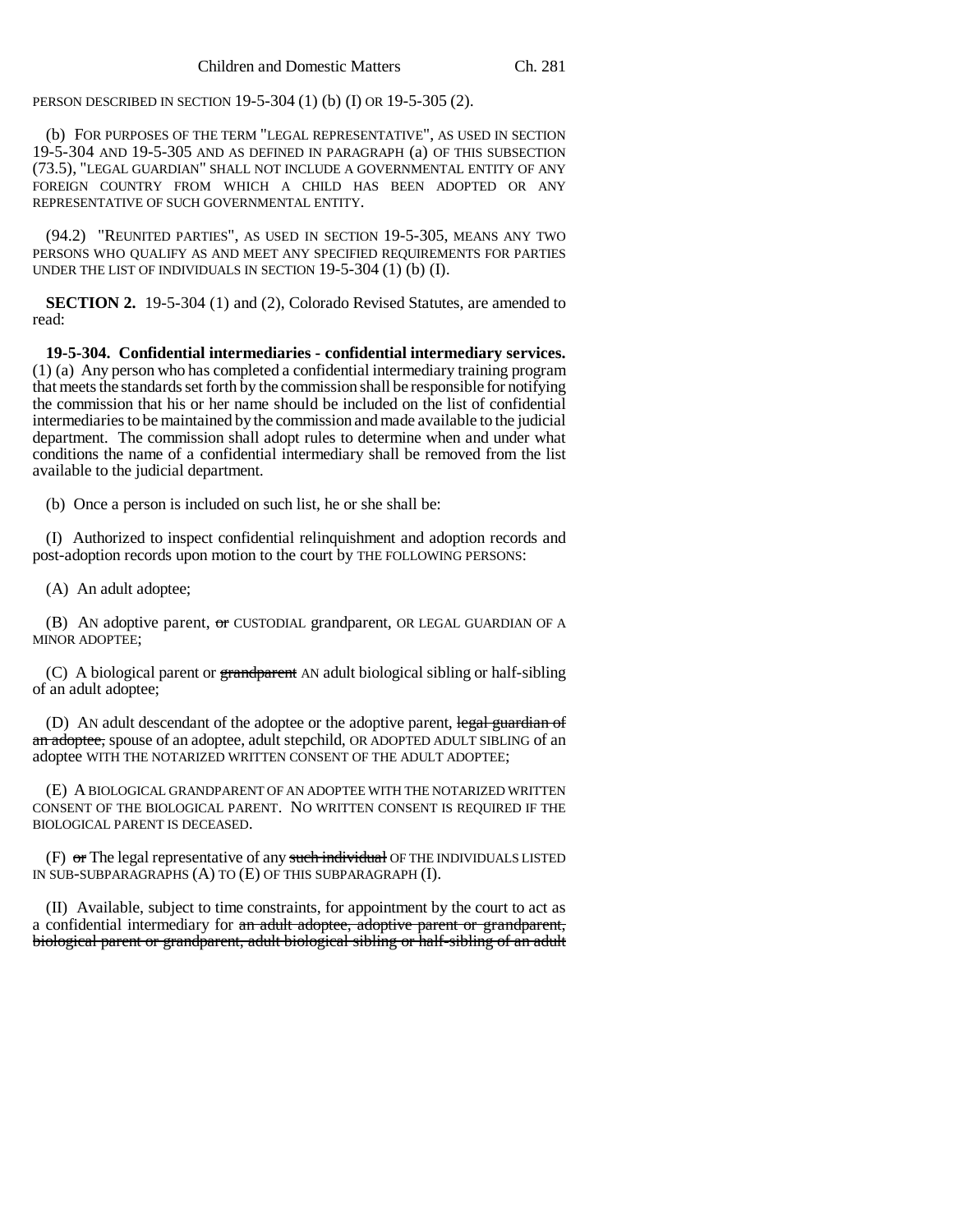## Ch. 281 Children and Domestic Matters

adoptee, adult descendant of the adoptee or the adoptive parent, legal guardian of an adoptee, spouse of an adoptee, adult stepchild of an adoptee, or the legal representative of any such individual ANY OF THE PARTIES LISTED IN SUBPARAGRAPH (I) OF THIS PARAGRAPH (b).

(2) Any adult adoptee, adoptive parent or grandparent, biological parent or grandparent, adult biological sibling or half-sibling of an adult adoptee, adult descendant of the adoptee or the adoptive parent, legal guardian of an adoptee, spouse of an adoptee, or adult stepchild of an adoptee ANY OF THE PARTIES LISTED IN SUBPARAGRAPH (I) OF PARAGRAPH (b) OF SUBSECTION (1) OF THIS SECTION, any of whom are eighteen years of age or older, or the legal representative of any such individual may file a motion, with supporting affidavit, in the court where the adoption took place, to appoint one or more confidential intermediaries for the purpose of determining the whereabouts of such individual's unknown relative or relatives; except that no one shall seek to determine the whereabouts of a relative who is younger than eighteen years of age. The court may rule on said motion and affidavit without hearing and may appoint a trained confidential intermediary.

**SECTION 3.** 19-5-305 (2) (a) (I) (A), (2) (a) (I) (B), (2) (b) (I) (A), (2) (b) (I) (B), (2) (b) (I) (C), (2) (b) (II), (2) (c), (3), and (5), Colorado Revised Statutes, are amended to read:

**19-5-305. Access to adoption records - contact.** (2) **Determination of accessibility of records and contact.** Subject to the provisions of subsection (4) of this section, the accessibility of adoption records, in addition to inspection authorized by a court upon good cause shown pursuant to section 19-1-309, and the ability of a party to the adoption proceeding or the adoptee to contact the adoptee or another party shall be governed by the following provisions based upon the date on which the adoption was finalized:

(a) **Adoptions finalized prior to September 1, 1999.** (I) (A) Except to the extent disclosure is made in designated adoptions, all adoption records relating to adoptions finalized prior to September 1, 1999, shall remain confidential, and the names of the parties thereto and the name of the adoptee shall remain anonymous if the adoption was finalized on or after July 1, 1967. Such records shall be accessible by an adult adoptee, an adoptee's biological parent or grandparent, an adoptee's adoptive parent or grandparent, an adult biological sibling or half-sibling of an adult adoptee, an adult descendant of the adoptee or the adoptive parent, an adoptee's legal guardian, an adoptee's spouse, an adult stepchild of the adoptee, or the legal representative of any such individual ANY OF THE PARTIES LISTED IN SECTION 19-5-304 (1) (b) (I) through the appointment of a confidential intermediary pursuant to section 19-5-304 who successfully obtains consent from the person sought to release such adoption records or by mutual consent of the REUNITED parties upon proof of identification OR AS OTHERWISE PROVIDED BY LAW.

(B) For purposes of sub-subparagraph  $(A)$  of this subparagraph  $(I)$ , "legal guardian" shall not include a governmental entity of any foreign country from which a child has been adopted or any representative of such governmental entity.

(b) **Adoptions finalized on or after September 1, 1999.** (I) (A) All adoption records, as that term is defined in section 19-1-103 (6.5), relating to adoptions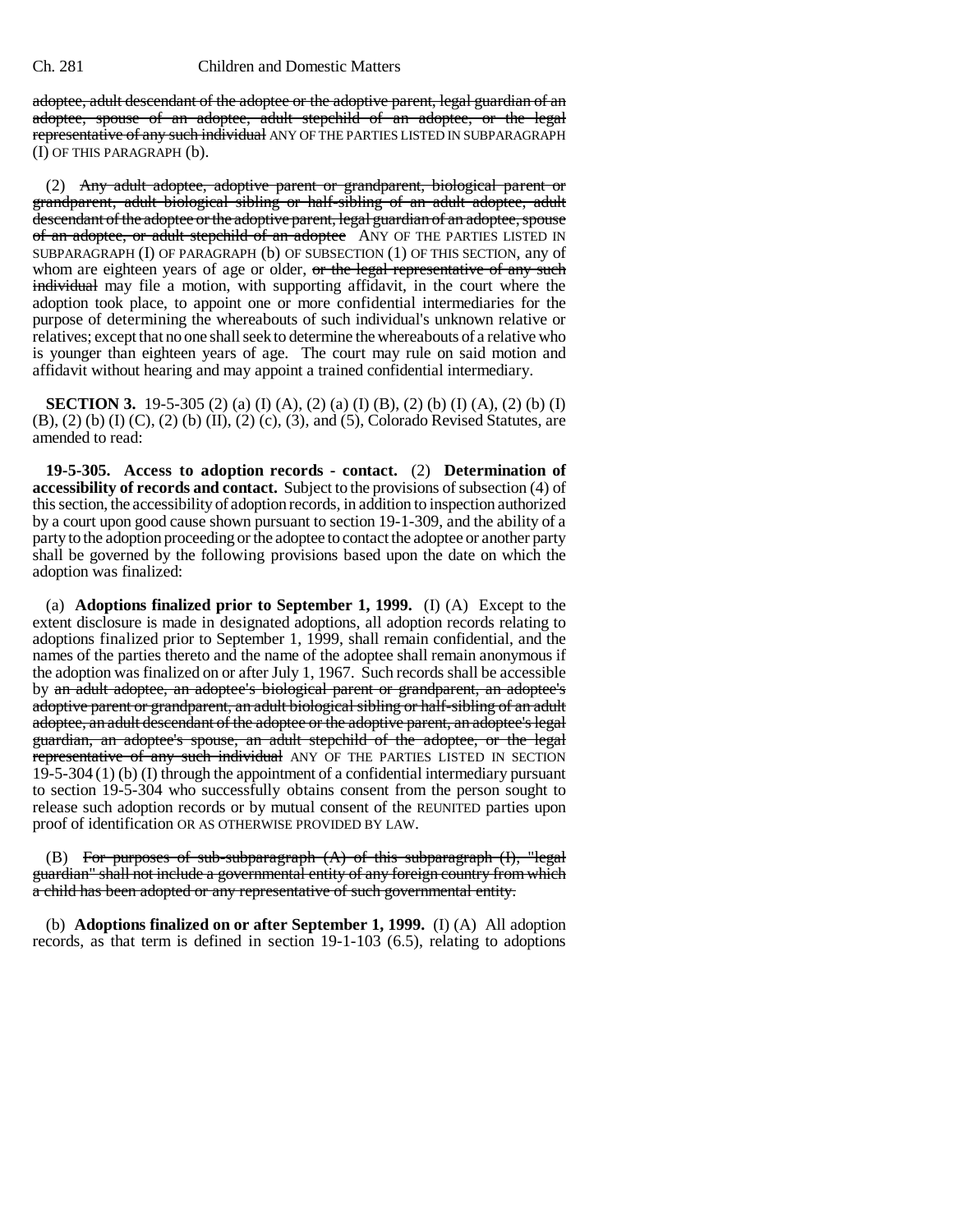finalized on or after September 1, 1999, shall be open to inspection and available for copying by an adult adoptee, an adult adoptive parent OF A MINOR ADOPTEE, A CUSTODIAL GRANDPARENT OF A MINOR ADOPTEE, or the legal representative of any such individual. In addition, all those records described in section 19-1-103 (6.5) (a)  $(I)$ ,  $(6.5)$   $(I)$ ,  $(I)$ ,  $(6.5)$   $(I)$ ,  $(IV)$ , and  $(6.5)$   $(I)$   $(I)$  relating to adoptions finalized on or after September 1, 1999, shall be open to inspection and available for copying by an adult adoptee's adoptive grandparent OR BY an adult descendant of an adult adoptee or the adoptive parent an adoptee's legal guardian WITH THE NOTARIZED WRITTEN CONSENT OF THE ADULT ADOPTEE OR THE MINOR ADOPTEE'S ADOPTIVE PARENT. IN ADDITION, ALL THOSE RECORDS DESCRIBED IN SECTION 19-1-103 (6.5) (a) (I), (6.5) (a) (II), (6.5) (a) (IV), AND (6.5) (a) (V), RELATING TO ADOPTIONS FINALIZED ON OR AFTER SEPTEMBER 1, 1999, SHALL BE OPEN TO INSPECTION AND AVAILABLE FOR COPYING BY AN ADULT SIBLING OF AN ADULT ADOPTEE, an adoptee's spouse, or the legal representative of any such individual UPON NOTARIZED WRITTEN CONSENT OF THE ADULT ADOPTEE. No other person or entity shall have access to such records except as otherwise provided by law.

(B) For purposes of sub-subparagraph  $(A)$  of this subparagraph  $(I)$ , "legal guardian" shall not include a governmental entity of any foreign country from which a child has been adopted or any representative of such governmental entity.

(C) Notwithstanding the provisions of sub-subparagraph (A) of this subparagraph (I), the adoption records shall not be open for inspection or available for copying with respect to any identifying information concerning a birth parent if such birth parent has previously provided the court AND THE CHILD PLACEMENT AGENCY, IF APPLICABLE, with a signed and notarized written statement within three years after the final order of relinquishment or termination specifying that such parent wishes the identifying information concerning that parent to remain confidential. The written statement shall remain in the court's AND THE CHILD PLACEMENT AGENCY'S relinquishment or termination file unless later withdrawn by the parent. The birth parent submitting such a written statement may also submit to the court AND TO THE CHILD PLACEMENT AGENCY a letter of explanation that shall be released to the adoptee at the time that the adoptee makes a request for inspection of the adoption records. NO CHILD PLACEMENT AGENCY SHALL BE LIABLE TO ANY PERSON FOR THE FAILURE OF A BIRTH PARENT TO SUBMIT SUCH A WRITTEN STATEMENT TO THE COURT.

(II) For adoptions finalized on or after September 1, 1999, contact by an adult adoptee, an adult adoptive parent OF A MINOR ADOPTEE, or an adult descendant of the adoptee or the adoptive parent with a birth parent or biological relative may be attempted at any time directly or through another person or agency including, but not limited to, a confidential intermediary appointed pursuant to section 19-5-304; except that contact with a birth parent who has previously provided a written statement to the court AND TO THE CHILD PLACEMENT AGENCY as described in sub-subparagraph (C) of subparagraph (I) of this paragraph (b) may be attempted through a confidential intermediary appointed pursuant to section 19-5-304.

(c)  $(I)$  Notwithstanding paragraphs  $(a)$  and  $(b)$  of this subsection  $(2)$ , if it is determined:

(A) That the person about whom information is sought BIRTH PARENT is deceased, then the person seeking the information, whether he or she is the adult adoptee, the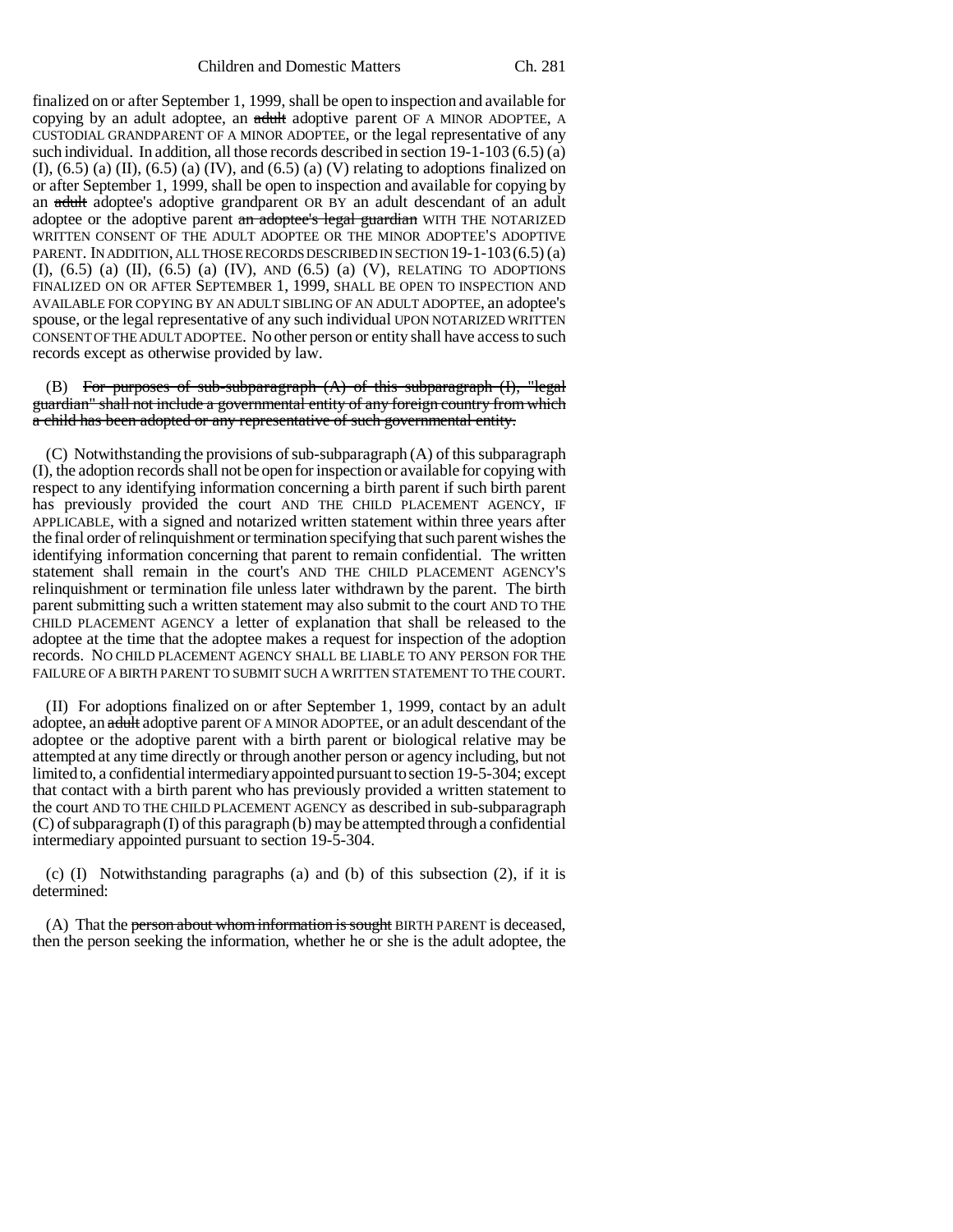## Ch. 281 Children and Domestic Matters

adult adoptive parent OF A MINOR ADOPTEE, or the legal representative of any such individual, shall be allowed access to the adoption records. IF ONE OF THE BIRTH PARENTS IS DECEASED AND THE OTHER BIRTH PARENT IS LIVING BUT IS NONCONSENTING, THEN ACCESS TO THE RECORDS SHALL BE PERMITTED AS PROVIDED IN THIS PARAGRAPH (c) WITHOUT THE NAME OF THE NONCONSENTING BIRTH PARENT. In addition, an adult adoptee's adoptive grandparent, an adult descendant of an adult adoptee, or the adoptive parent, an adoptee's legal guardian, an adoptee's spouse, or the legal representative of any such individual shall be allowed access to those records described in section 19-1-103 (6.5) (a) (I), (6.5) (a) (II), (6.5) (a) (IV), and (6.5) (a) (V) IF SUCH PERSON SEEKING THE INFORMATION HAS THE NOTARIZED WRITTEN CONSENT OF THE ADULT ADOPTEE OR THE ADOPTIVE PARENT IF THE ADOPTEE IS A MINOR.

(B) THAT THE ADOPTEE IS DECEASED, THEN THE PERSON SEEKING THE INFORMATION, WHETHER HE OR SHE IS THE ADOPTIVE PARENT, AN ADULT DESCENDANT OF THE ADOPTEE, OR THE LEGAL REPRESENTATIVE OF ANY SUCH INDIVIDUAL SHALL BE ALLOWED ACCESS TO THE ADOPTION RECORDS. IN ADDITION, AN ADOPTEE'S ADOPTIVE GRANDPARENT, AN ADULT DESCENDANT OF THE ADOPTIVE PARENT, AN ADOPTEE'S SPOUSE, OR THE LEGAL REPRESENTATIVE OF ANY SUCH INDIVIDUAL SHALL BE ALLOWED ACCESS TO THOSE RECORDS DESCRIBED IN SECTION 19-1-103 (6.5) (a) (I), (6.5) (a) (II), (6.5) (a) (IV), AND (6.5) (a) (V).

(II) For purposes of subparagraph (I) of this paragraph (c), "legal guardian" shall not include a governmental entity of any foreign country from which a child has been adopted or any representative of such governmental entity.

(3) **Access to identifying information through child placement agencies.** (a) Upon proof of identity of the person submitting the consent form, a licensed child placement agency shall accept AND MAY SEEK a consent form, as that term is defined in section 19-1-103 (28.5), from an adult adoptee or from either adult adoptee's birth parent or from an adult adoptive parent OF A MINOR ADOPTEE OR FROM THE LEGAL REPRESENTATIVE OF A MINOR ADOPTEE authorizing the release of identifying information, as that term is defined in section 19-1-103 (63.5), concerning the person submitting the consent form, to the extent such information is available to the child placement agency. IF ONLY ONE BIRTH PARENT HAS FILED A CONSENT FORM WITH THE CHILD PLACEMENT AGENCY, THE CHILD PLACEMENT AGENCY OR ANY SUCCEEDING CUSTODIAN OF THE RECORDS SHALL PROVIDE A COPY OF THE IDENTIFYING INFORMATION WITHOUT THE NAME OF AND WITHOUT IDENTIFYING INFORMATION ABOUT THE NONCONSENTING BIRTH PARENT.

(b) (I) Upon inquiry by an adult adoptee or an adult adoptee's birth parent or an adult adoptive parent OF A MINOR ADOPTEE seeking information about another party from a licensed child placement agency, the child placement agency shall be authorized to release identifying information to the inquiring person, upon proof of identity by the inquiring person, if the licensed child placement agency is in possession of a consent form from the party about whom information is sought authorizing such release.

(II) In those circumstances in which a child placement agency has released identifying information pursuant to paragraph (a) of this subsection (3), the child placement agency may attempt to locate AT THE LAST KNOWN ADDRESS the person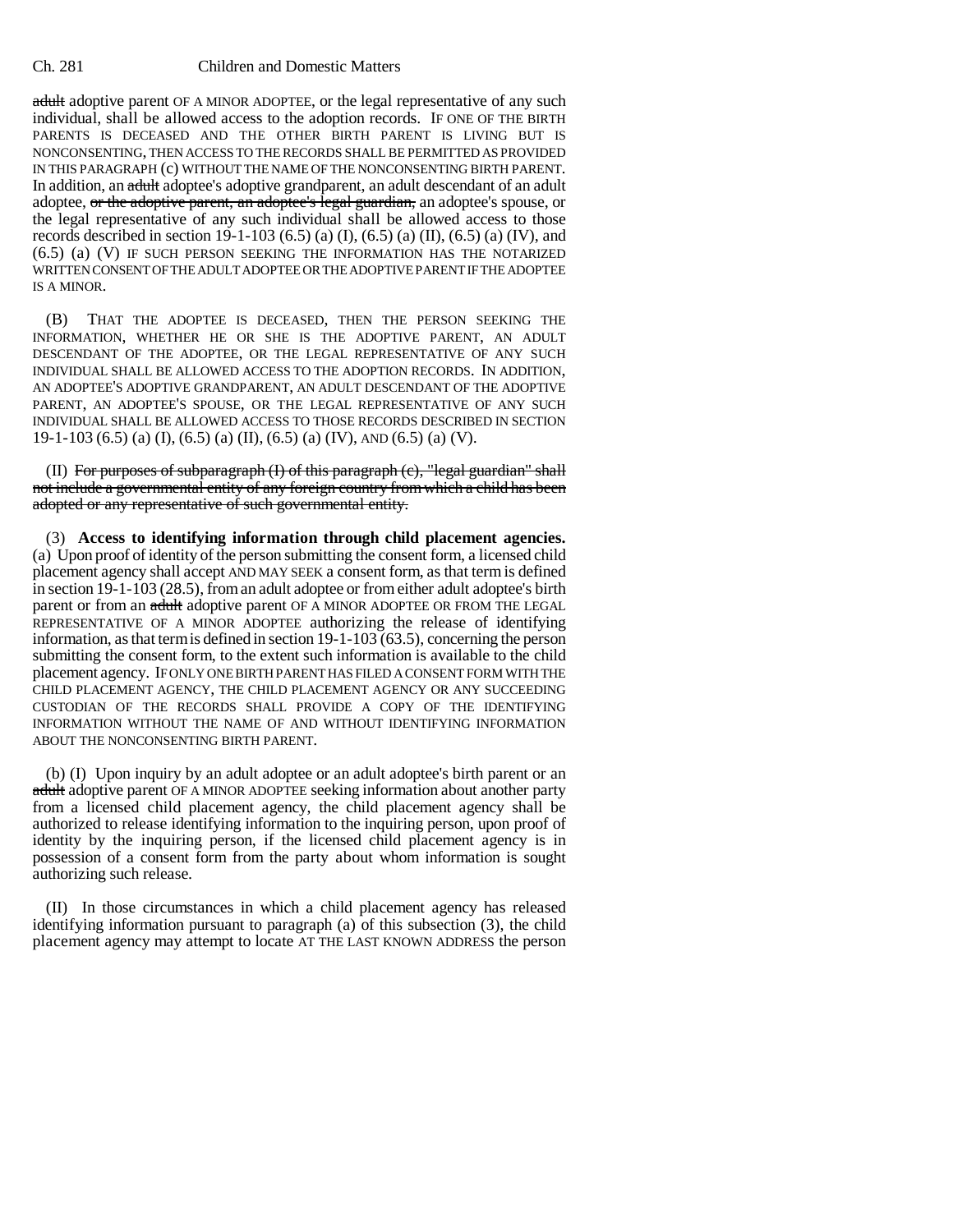who had originally submitted the consent form and, upon locating such person, advise him or her of the release. If the inquiring person also submitted a consent form authorizing the release of identifying information about him or her, the child placement agency may provide such identifying information to the person located.

(III) A CHILD PLACEMENT AGENCY THAT ACCEPTS A CONSENT FORM MAY PERFORM A SEARCH FOR THE SOUGHT PARTY, SUBJECT TO THE REQUIREMENT THAT AN EMPLOYEE DESIGNATED BY THE CHILD PLACEMENT AGENCY TO PERFORM A SEARCH AND TO CONTACT THE SOUGHT PARTY SHALL HAVE COMPLETED TRAINING THAT MEETS THE STANDARDS SET FORTH BY THE ADOPTION INTERMEDIARY COMMISSION.

(c) A licensed child placement agency that accepts a consent form may charge a reasonable fee to cover the direct and indirect costs associated with the services provided pursuant to this subsection (3), if a written fee agreement has been signed by the agency and the party submitting the consent form prior to the provision of any service. IF A CHILD PLACEMENT AGENCY CHARGES A FEE, THEN THE CHILD PLACEMENT AGENCY SHALL MAKE REASONABLE EFFORTS TO LOCATE THE PERSON BEING SOUGHT AND TO RELEASE THE INFORMATION THE CHILD PLACEMENT AGENCY OBTAINED TO THE PERSON LOCATED. The licensed child placement agency shall be required to provide a list of names, addresses, and telephone numbers of organizations performing similar services prior to signing any fee agreement with any party submitting a consent form. Information in the post-adoption record is confidential and shall not be disclosed by the department of human services a licensed child placement agency OR ANY SUCCEEDING CUSTODIAN OF THE RECORDS, or a court except as specifically permitted in this part 3, or as may be deemed necessary by the department of human services in performing its duties under this part 3 AS OTHERWISE PERMITTED BY LAW.

(d) The release of any information by a licensed child placement agency pursuant to this subsection (3) shall be subject to the provisions of subsection (4) of this section.

(5) **Adult adoptee's restriction on access to records.** Notwithstanding the provisions of subsection (2) of this section, an adult adoptee may, at any time, provide the court that finalized the adoption AND THE CHILD PLACEMENT AGENCY with a signed and notarized written statement specifying that such adult adoptee wishes to maintain the identifying information concerning that adoptee confidential. The written statement shall remain in the court's adoption file unless later withdrawn by the adoptee. Nothing in this subsection (5) shall be construed to affect access to records through the confidential intermediary process.

**SECTION 4.** Part 3 of article 5 of title 19, Colorado Revised Statutes, is amended BY THE ADDITION OF A NEW SECTION to read:

**19-5-307. Child placement agency - transfer of records.** IF A CHILD PLACEMENT AGENCY TERMINATES ITS CHILD PLACEMENT ACTIVITIES, PRIOR TO TERMINATION OF SERVICES, THE CHILD PLACEMENT AGENCY SHALL MICROFILM OR PRESERVE WITH STATE-OF-THE-ART RECORD STORAGE METHODS AS PRESCRIBED BY THE DEPARTMENT OF HUMAN SERVICES ANY RELEVANT FILES ON ADOPTIONS AND TRANSFER THEM TO THE DIVISION IN THE DEPARTMENT OF HUMAN SERVICES RESPONSIBLE FOR CHILD CARE LICENSING.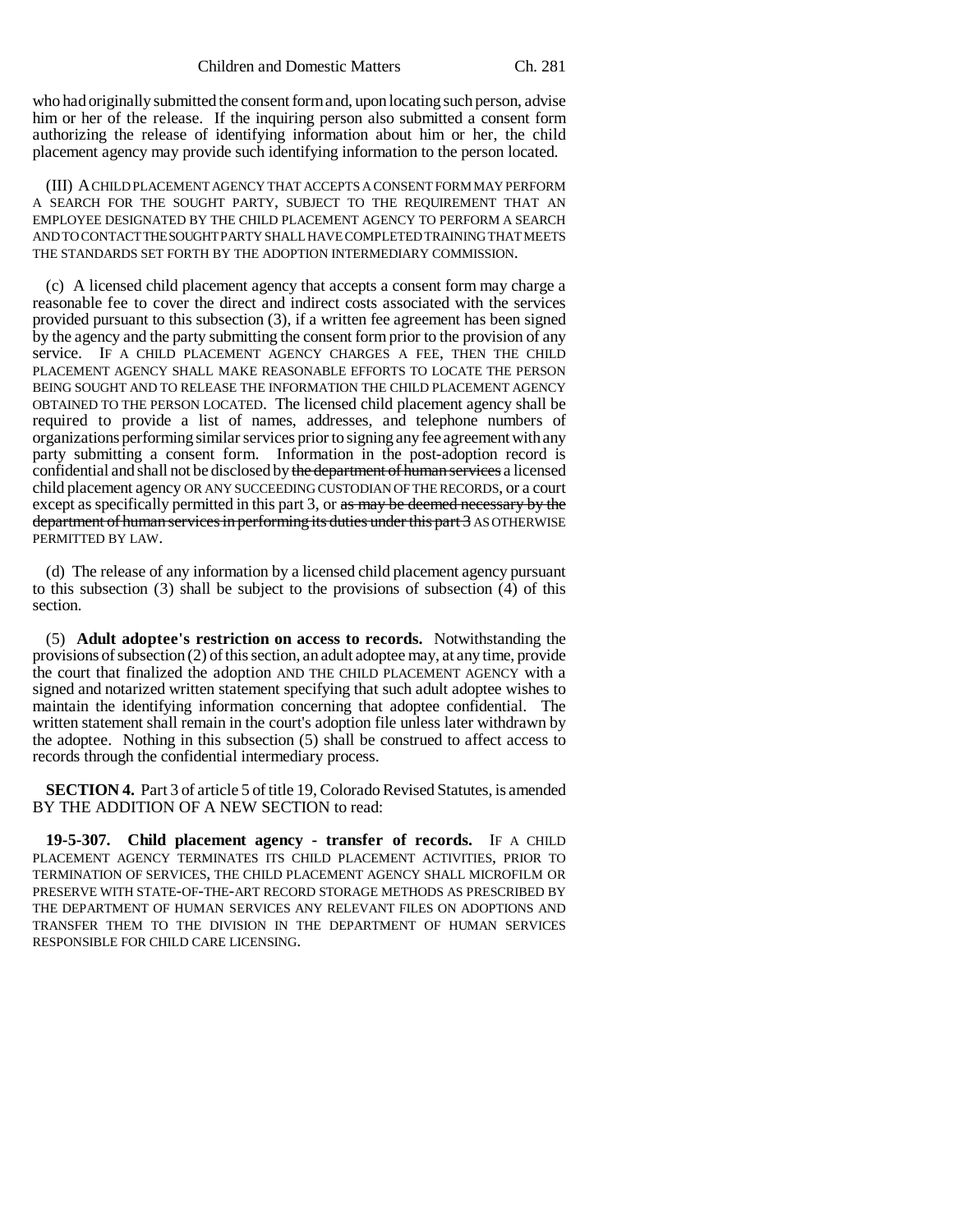**SECTION 5.** 19-5-303 (1) and (2), Colorado Revised Statutes, are amended to read:

**19-5-303. Commission created - duties.** (1) There is hereby created in the department a THE ADOPTION INTERMEDIARY commission, REFERRED TO IN THIS SECTION AS THE "COMMISSION", THAT SHALL CONSIST of eleven THIRTEEN members. The commission shall exercise its powers and perform the duties and functions specified by this part 3 as if the same were transferred to the department by a **type 1** transfer, as such transfer is defined in article 1 of title 24, C.R.S. Representation and appointment of such members shall be as follows:

(a) Three members shall represent the judicial department and shall be appointed by the chief justice or his or her designee.

(b) Two members shall represent the department and shall be appointed by the executive director of such department or his or her designee.

(c) Three members shall represent licensed adoption agencies and shall be appointed by a representative of a private adoption agency. Such representative shall be selected by the executive director of the department.

(d) Three members shall represent either adoptees, adoptive parents, biological parents of adoptees, or biological siblings of adoptees and shall be selected by the executive director of the department.

(e) TWO MEMBERS SHALL REPRESENT CONFIDENTIAL INTERMEDIARIES AND SHALL HAVE COMPLETED TRAINING AS CONFIDENTIAL INTERMEDIARIES. SUCH MEMBERS SHALL BE APPOINTED BY THE EXECUTIVE DIRECTOR OF THE DEPARTMENT.

(2) The commission shall have responsibility for:

(a) Drafting a manual of standards for training confidential intermediaries AND LICENSED CHILD PLACEMENT AGENCIES THAT PERFORM SEARCHES AND CONTACT PERSONS PURSUANT TO SECTION 19-5-305 (3) (b) (III);

(b) Monitoring confidential intermediary training programs AND CHILD PLACEMENT AGENCIES WITH SEARCH AND CONSENT PROGRAMS to ensure compliance with the standards set forth in the manual, with authority to approve or deny such programs based upon compliance with such standards;

(c) Maintaining an up-to-date list of persons who have completed training as confidential OR AS PERSONS WHO CONDUCT SEARCHES FOR CHILD PLACEMENT AGENCIES and communicating such list to the judicial department.

**SECTION 6.** 19-5-103 (2) (g), Colorado Revised Statutes, is amended to read:

**19-5-103. Relinquishment procedure - petition - hearings.** (2) The counseling specified in paragraph (a) of subsection  $(1)$  of this section and provided by the department or the child placement agency shall include, but not be limited to, the following: